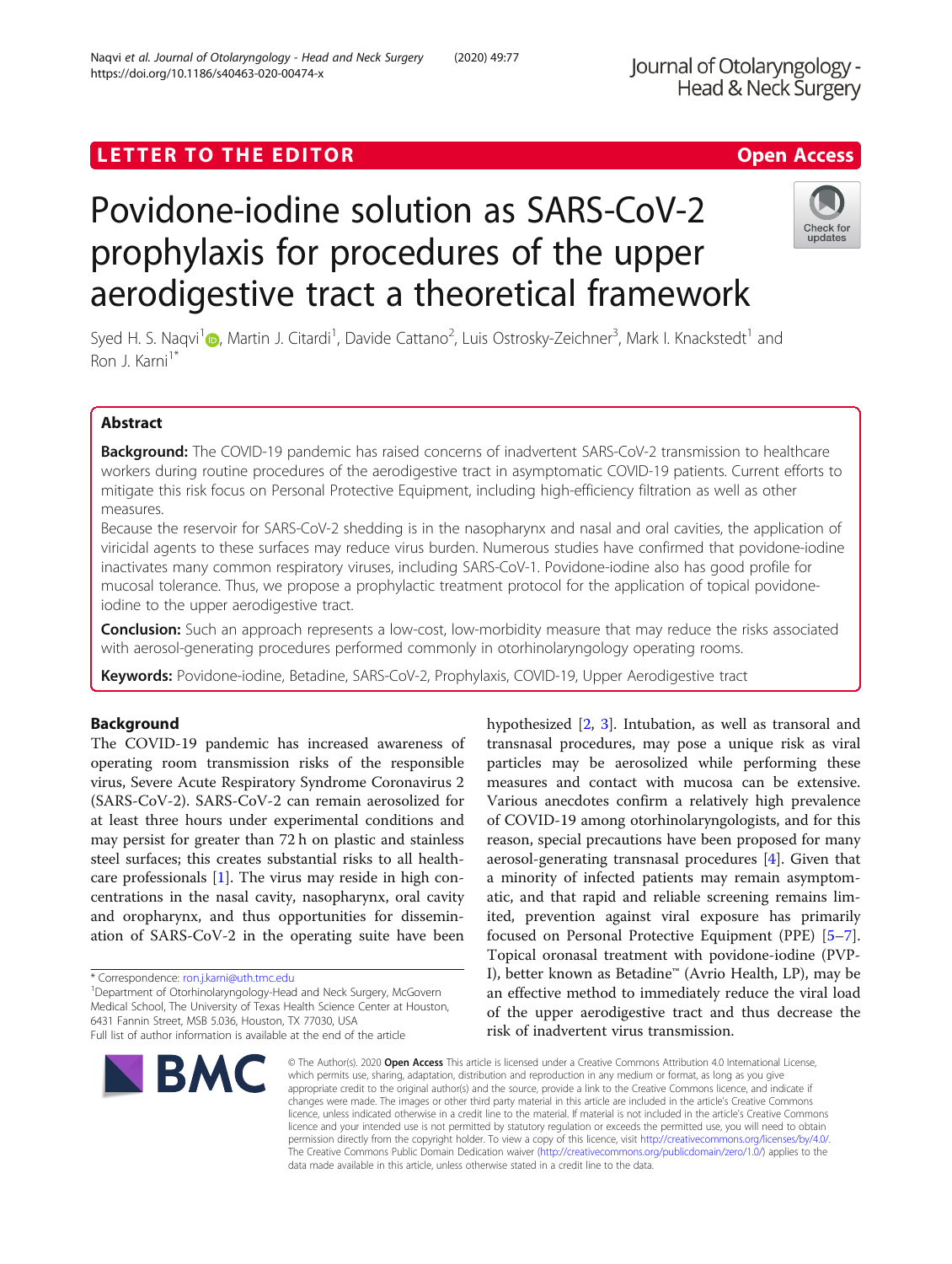Currently, there are no recommendation for routine anti-viral prophylaxis using PVP-I, despite a strong record of extensive viricidal activity. It is our contention that oronasal application of PVP-I may serve as a prophylaxis measure, alongside PPE, during invasive procedures involving the mucosa of the upper aerodigestive tract in the era of SARS-CoV-2 pandemic.

#### Mechanism of action

PVP-I functions as an antiseptic through several mechanisms and is considered to have the broadest spectrum of action compared to other common antiseptics such as chlorhexidine [\[8,](#page-2-0) [9\]](#page-2-0). The two most potent antiseptic metabolites of PVP-I are molecular  $I_2$  and hypoiodous acid, which deliver free iodine. These free iodine molecules oxidize amino acids, nucleic acids and cell membranes [\[10](#page-2-0)]. Through oxidation of cell surface receptors, PVP-I prevents the attachment of viruses to cellular receptors [\[11](#page-2-0)].

#### In vitro data

In 2006, Kawira et al. demonstrated inactivation of SARS-CoV-1 with various PVP-I dilutions from 0.23 to 1% at 2-min exposure time. In his discussion, Kawira writes: "PVP-I products for gargling and spraying the throat may have a prophylactic effect on SARS during outbreaks." [[12](#page-2-0)] In 2015, Eggers et al. reported that a 1% PVP-I gargle for 15 s reduced Middle East respiratory syndrome-related coronavirus (MERS-CoV) titer by greater than 99.99% [\[13](#page-2-0)]. In 2018, Eggers again demonstrated that both Severe Acute Respiratory Syndrome Coronavirus 1 (SARS-CoV-1) and MERS-CoV could be rapidly inactivated by PVP-I in concentrations as low as .23% applied for 15 s [\[14](#page-2-0)]. Other authors have reported similar viricidal effects on influenza, rotavirus, Ebola, HIV, adenovirus, polyomavirus, and hepatitis A [[15](#page-2-0)–[17](#page-3-0)]. Of note, PVP-I also has bactericidal effects against common oral pathogens such as Klebsiella pneumonia and Streptococcus pneumonia [[9,](#page-2-0) [15](#page-2-0), [18](#page-3-0)].

#### In vivo studies

To our knowledge, there are no in vivo studies of oronasal application of PVP-I to reduce coronavirus infection. A Japanese randomized control trial of daily PVP-I gargle versus a control group showed an improvement to incidence rate of first upper respiratory tract infection [[19\]](#page-3-0). A subsequent cost-effectiveness study of daily prophylactic PVP-I gargling suggests that this is an acceptable strategy when looking at quality of life days and cost [\[20](#page-3-0)].

Nagatake et al. reported a 50 % reduction in Pseudomonas aeruginosa, Staphylococcus aureus and Hemophilus influenza in 23 adults with chronic respiratory conditions by PVP-I gargling four times daily [[21\]](#page-3-0). Shiraishi et al. reported a significant decrease in absence rate

due to common cold and influenza in a middle school where the use of PVP-I gargle was encouraged. In this same study, PVP-I gargle was associated with a mean reduction rate of bacterial count by 99.4% [[22](#page-3-0)].

Ogata et al. compared bacterial levels in the oropharynx at intubation and at the tip of the endotracheal tube after extubating, among patients using PVP-I gargle or tap water gargle. The bacterial levels in the oropharynx at intubation were markedly lower in the PVP-I gargle group. Tap water gargle patients had higher levels of bacterial colonization of the endotracheal tube tip (26.1% of tap water gargle patients versus none in the PVP-I gargle group for level 3 or 4 bacterial colonization) [\[23\]](#page-3-0).

#### Safety

Oral PVP-I gargle formulations are currently available as over-the-counter medications in many countries, including Japan and Canada. Rare cases of aspiration pneumonitis as well as thyroid dysfunction have been reported as side effects to povidone-iodine [[24](#page-3-0)–[27](#page-3-0)]. Cases of anaphylaxis, contact dermatitis and edema after exposure have also been reported [[28](#page-3-0)–[30](#page-3-0)]. Ingestion in high concentrations or quantities may lead to acute kidney injury and/or liver toxicity [\[31,](#page-3-0) [32\]](#page-3-0). PVP-I in low concentrations has not been known to stain teeth [\[33](#page-3-0)]. Topical oro-nasal PVP-I prophylaxis should not be considered in patients with iodine allergy or those undergoing radioiodine treatment. In a study of PVP-I oral gargle for cancer-associated oral mucositis, no mucosal irritation was reported [\[30,](#page-3-0) [34\]](#page-3-0). Of note, studies have shown that PVP-I is ciliotoxic in concentrations of 5% and 10% [\[35](#page-3-0), [36](#page-3-0)].

#### Proposed prophylactic treatment

Prior to the induction of anesthesia, each patient selfadministers PVP-I as follows:

15 ml 1% PVP-I as a swish and spit for 30 s

The protocol recommendation above could potentially also be applied in a clinic setting, where aerosol generating procedures are frequently performed.

After general anesthesia has been induced,

- 1% PVP-I solution is applied to oral cavity, oropharynx, hypopharynx and laryngopharynx surfaces (for all transoral procedures or other procedures that cross these mucosal surfaces)
- 10–20 ml 1% PVP-solution is placed into the nasal cavity (for any transnasal procedure).
- Mucosal contact of the PVP-I solution is maintained for 30 s.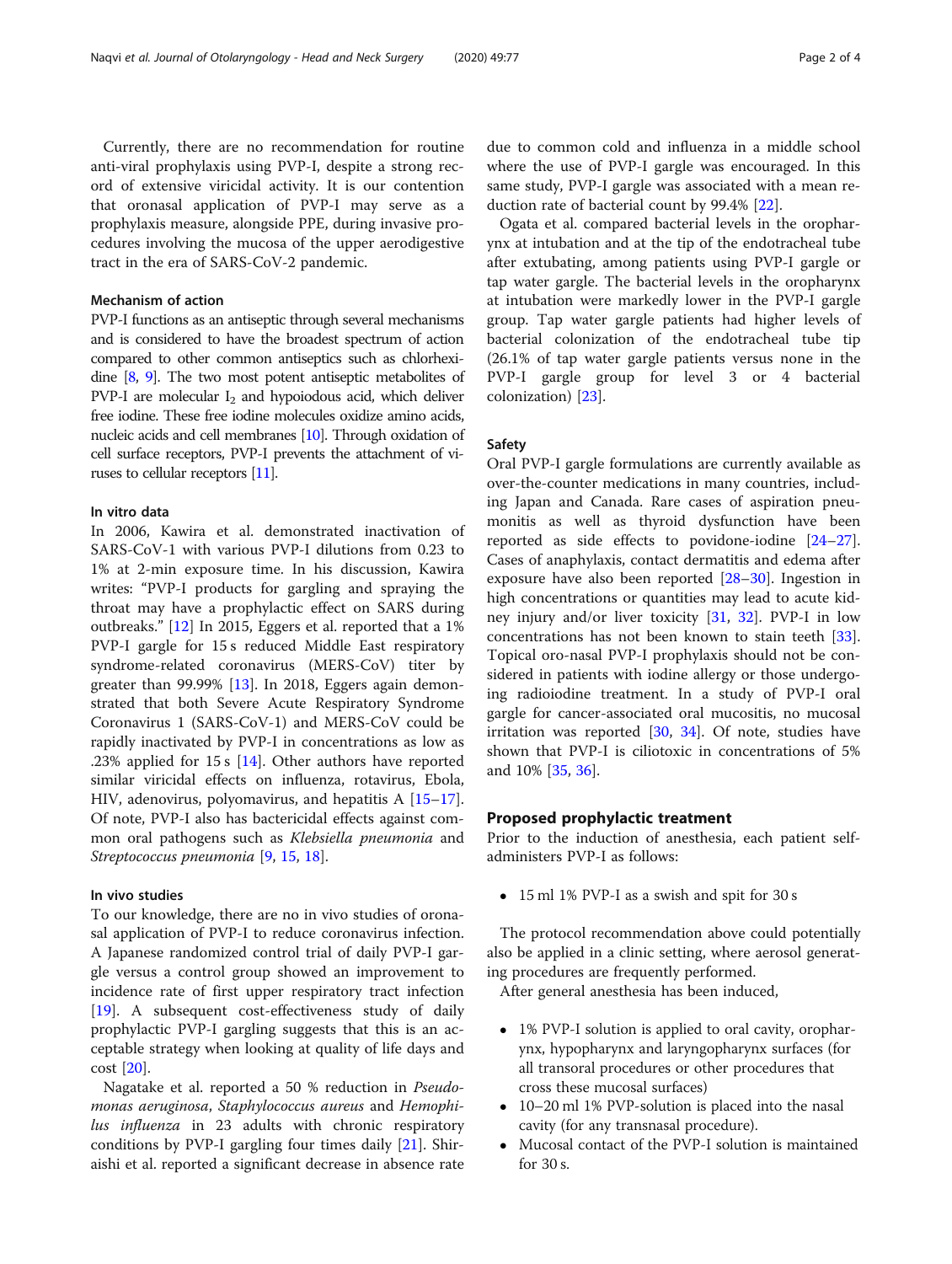<span id="page-2-0"></span>The rationale for using 1% PVP-I solution and 30 s mucosal contact time was determined on the basis of widespread over the counter availability and recommended instructions on usage of 1% PVP-I gargle and mouth wash in countries around the world [\[22\]](#page-3-0).

#### Conclusion

PVP-I has been used for more than 60 years as a topical antiseptic agent. Of note, PVP-I is viricidal against a wide range of viruses, including coronaviruses. Numerous reports confirm that low doses of PVP-I applied for short periods of time are extremely effective at reducing viral load. The safety profile of topical application of PVP-I to oral mucosa has been demonstrated. As health care settings develop new protocols around SARS-CoV-2 prophylaxis, the application of PVP-I solutions to the upper aerodigestive tract appears to be a low-cost and simple intervention for reducing viral burden from relevant mucosal surfaces.

Mucosal PVP-I application, deployed alongside existing protocols for PPE, may decrease the risk of contagion to healthcare personnel, especially in procedures which traverse mucosal membranes of the head and neck. Additional studies to examine the quantitative effect of PVP-I on viral load, the duration of effect, and the safety of oronasal application of PVP-I are warranted. Strong consideration for institution of this protocol should be given in light of the risks of inadvertent SARS-CoV-2 transmission during aerosol-generating procedures of the upper aerodigestive tract.

#### Abbreviations

SARS-CoV-2: Severe Acute Respiratory Syndrome Coronavirus 2; PPE: Personal Protective Equipment; PVP-I: Povidone-iodine

#### Acknowledgements

Not applicable.

#### Authors' contributions

SHSN was responsible for drafting the manuscript, acquisition and interpretation of data, analysis and final approval of the version to be published. MJC was responsible for proof reading and editing the manuscript, analysis, and final approval of the version to be published. DC was responsible for proof reading and editing the manuscript, analysis and final approval of the version to be published. LOZ was responsible for proof reading and editing the manuscript, analysis and final approval of the version to be published. MK was responsible for drafting, proof reading and editing the manuscript, data acquisition, interpretation of data, analysis and final approval of the version to be published. RJK was responsible for proof reading and editing the manuscript, analysis and final approval of the version to be published.

#### Funding

None.

#### Availability of data and materials

Not applicable. Corresponding author available to answer unresolved questions upon request.

#### Ethics approval and consent to participate

This manuscript is exempt from The University of Texas Health Science Center at Houston institutional review board.

#### Consent for publication

Not applicable.

#### Competing interests

MJC serves as a consultant for Acclarent (Irvine, CA), BioMed ENT (San Antonio, TX), Medical Metrics (Houston, TX) and Stryker (Kalamazoo, MI). RJK serves as a consultant for Tactile Medical (Minneapolis, MN) and Medtronic (Boulder, CO).

#### Author details

<sup>1</sup>Department of Otorhinolaryngology-Head and Neck Surgery, McGovern Medical School, The University of Texas Health Science Center at Houston, 6431 Fannin Street, MSB 5.036, Houston, TX 77030, USA. <sup>2</sup>Department of Anesthesiology, McGovern Medical School, The University of Texas Health Science Center at Houston, Houston, TX 77030, USA. <sup>3</sup>Division of Infectious Diseases, Department of Medicine, McGovern Medical School, The University of Texas Health Science Center at Houston, Houston, TX 77030, USA.

#### Received: 26 July 2020 Accepted: 13 October 2020 Published online: 27 October 2020

#### References

- Van Doremalen N, Bushmaker T, Morris DH, Holbrook MG, Gamble A, Williamson BN, et al. Aerosol and surface stability of SARS-CoV-2 as compared with SARS-CoV-1. N Engl J Med. 2020;382:1564–7.
- 2. Chen WJ, Yang JY, Lin JH, Fann CS, Osyetrov V, King CC, et al. Nasopharyngeal shedding of severe acute respiratory syndrome-associated coronavirus is associated with genetic polymorphisms. Clin Infect Dis. 2006; 42(11):1561–9.
- 3. Wong J, Goh QY, Tan Z, Lie SA, Tay YC, Ng SY, et al. Preparing for a COVID-19 pandemic: a review of operating room outbreak response measures in a large tertiary hospital in Singapore. Can J Anesth/J canadien d'anesthésie. 2020;67:732–45.
- 4. Patel ZM, Fernandez-Miranda J, Hwang PH, Nayak JV, Dodd R, Sajjadi H, et al. Letter: precautions for endoscopic Transnasal Skull Base surgery during the COVID-19 pandemic. Neurosurgery. 2020;87:E66–7.
- 5. Cascella M, Rajnik M, Cuomo A, Dulebohn SC, Di Napoli R. Features, evaluation and treatment coronavirus (COVID-19). Treasure Island: StatPearls; 2020.
- 6. Alhazzani W, Moller MH, Arabi YM, Loeb M, Gong MN, Fan E, et al. Surviving Sepsis campaign: guidelines on the Management of Critically ill Adults with coronavirus disease 2019 (COVID-19). Crit Care Med. 2020.
- 7. Bai Y, Yao L, Wei T, Tian F, Jin DY, Chen L, et al. Presumed asymptomatic carrier transmission of COVID-19. JAMA. 2020;323:1406–7.
- 8. Lachapelle JM, Castel O, Casado AF, Leroy B, Micali G, Tennstedt D, Lambert J. Antiseptics in the era of bacterial resistance: a focus on povidone iodine. Clinical Practice. 2013;10(5):579-92.
- 9. Yoneyama A, Shimizu M, Tabata M, Yashiro J, Takata T, Hikida M. In vitro short-time killing activity of povidone-iodine (Isodine gargle) in the presence of oral organic matter. Dermatology. 2006;212(Suppl 1):103–8.
- 10. Kanagalingam J, Feliciano R, Hah JH, Labib H, Le TA, Lin JC. Practical use of povidone-iodine antiseptic in the maintenance of oral health and in the prevention and treatment of common oropharyngeal infections. Int J Clin Pract. 2015;69(11):1247–56.
- 11. Sriwilaijaroen N, Wilairat P, Hiramatsu H, Takahashi T, Suzuki T, Ito M, et al. Mechanisms of the action of povidone-iodine against human and avian influenza a viruses: its effects on hemagglutination and sialidase activities. Virol J. 2009;6:124.
- 12. Kariwa H, Fujii N, Takashima I. Inactivation of SARS coronavirus by means of povidone-iodine, physical conditions and chemical reagents. Dermatology. 2006;212(Suppl 1):119–23.
- 13. Eggers M, Eickmann M, Zorn J. Rapid and effective Virucidal activity of Povidone-iodine products against Middle East respiratory syndrome coronavirus (MERS-CoV) and modified Vaccinia virus Ankara (MVA). Infect Dis Ther. 2015;4(4):491–501.
- 14. Eggers M, Koburger-Janssen T, Eickmann M, Zorn J. In vitro bactericidal and Virucidal efficacy of Povidone-iodine gargle/mouthwash against respiratory and Oral tract pathogens. Infect Dis Ther. 2018;7(2):249–59.
- 15. Eggers M. Infectious disease management and control with Povidone iodine. Infect Dis Ther. 2019;8(4):581–93.